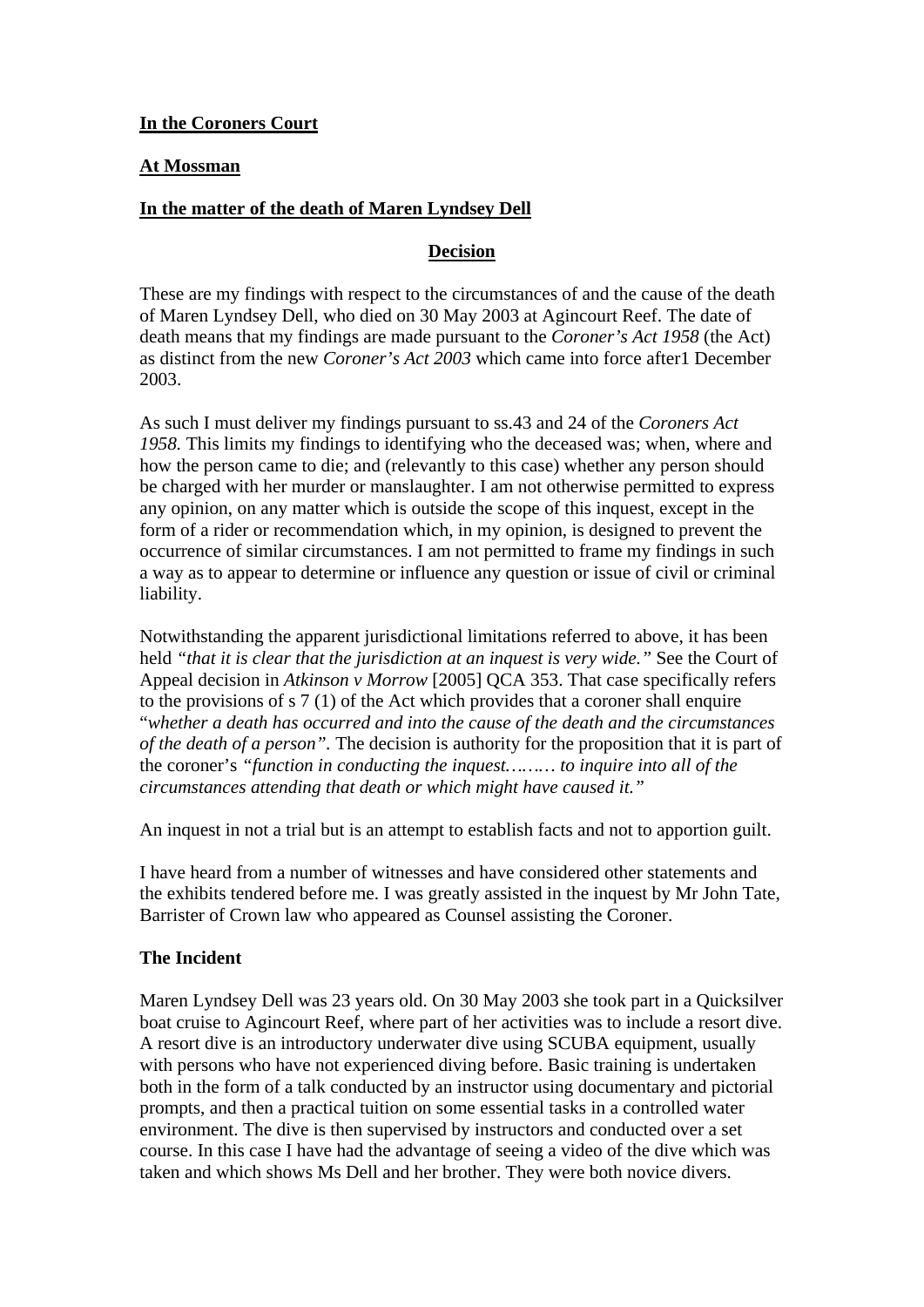Resort and Recreational diving generally are subject to procedures and regulations under the *Workplace Health and Safety Act* 1995 and the *Workplace Health and Safety Regulation 1997* as amended*.* The recreational diving industry was also at the time, subject to the *Compressed Air Recreational Diving & Recreational Snorkelling Code of Practice 2000.* 

Ms Dell signed a medical questionnaire and clearance. There is no suggestion that she was other than a healthy young woman. Her mother and brother also intended to dive and signed the same documents. Her mother was not given a clearance to dive by the company as a result of answers she gave in her medical questionnaire.

She and her brother were in the company of a senior dive instructor Mr Heinz Hoegger and a new dive instructor, Ms Holly Burrows. Ms Burrows was on her first day with the company and was being supervised by Mr Hoegger. Ms Borrows however, was otherwise was experienced in the diving industry and this was not her first resort dive as an instructor. The evidence satisfied me that both instructors were suitably qualified to conduct recreational diving.

The deceased was nervous before the dive, as is not unusual or unexpected. She was seen to be nervous during the dive which took place at a maximum depth of up to 9 metres and for about 20 minutes. A computer dive log forms part of the equipment carried and the results of the log were made available to the Court as part of the exhibits.

Towards the end of the dive she had difficulty in clearing her mask. The evidence is clear that she panicked, tore off her mask and then ascended quickly to the surface from about 9 metres. She was seen breathing out during ascent. Both instructors were in close proximity to her and in fact Ms Burrows was holding on to her on ascent.

At the surface she was initially responsive to a question put to her by Ms Burrows and probably conscious but shortly after lapsed into unconsciousness. She was taken quickly to the nearby main vessel and attempts at CPR were made. The company had oxygen equipment and an automatic electric defibrillator, all of which were used. A crew member performed cardiac compression.

A medical practitioner visiting from the United States of America assisted. He attached an intravenous drip and gave her 2 doses of epinephrine to stimulate the heart. All of this was to no avail, and she remained unconscious and with no pulse. A rescue helicopter had by this time been called and arrived. An ECG machine confirmed there was no electrical activity from the deceased and CPR was discontinued. The efforts at reviving Ms Dell took place over a period of approximately 1 hour.

#### **The Investigation**

The Queensland Police Service conducted a thorough investigation. Statements from all relevant witnesses have been taken and form part of the exhibits as with its report. The diving equipment has been scientifically examined and found to be in good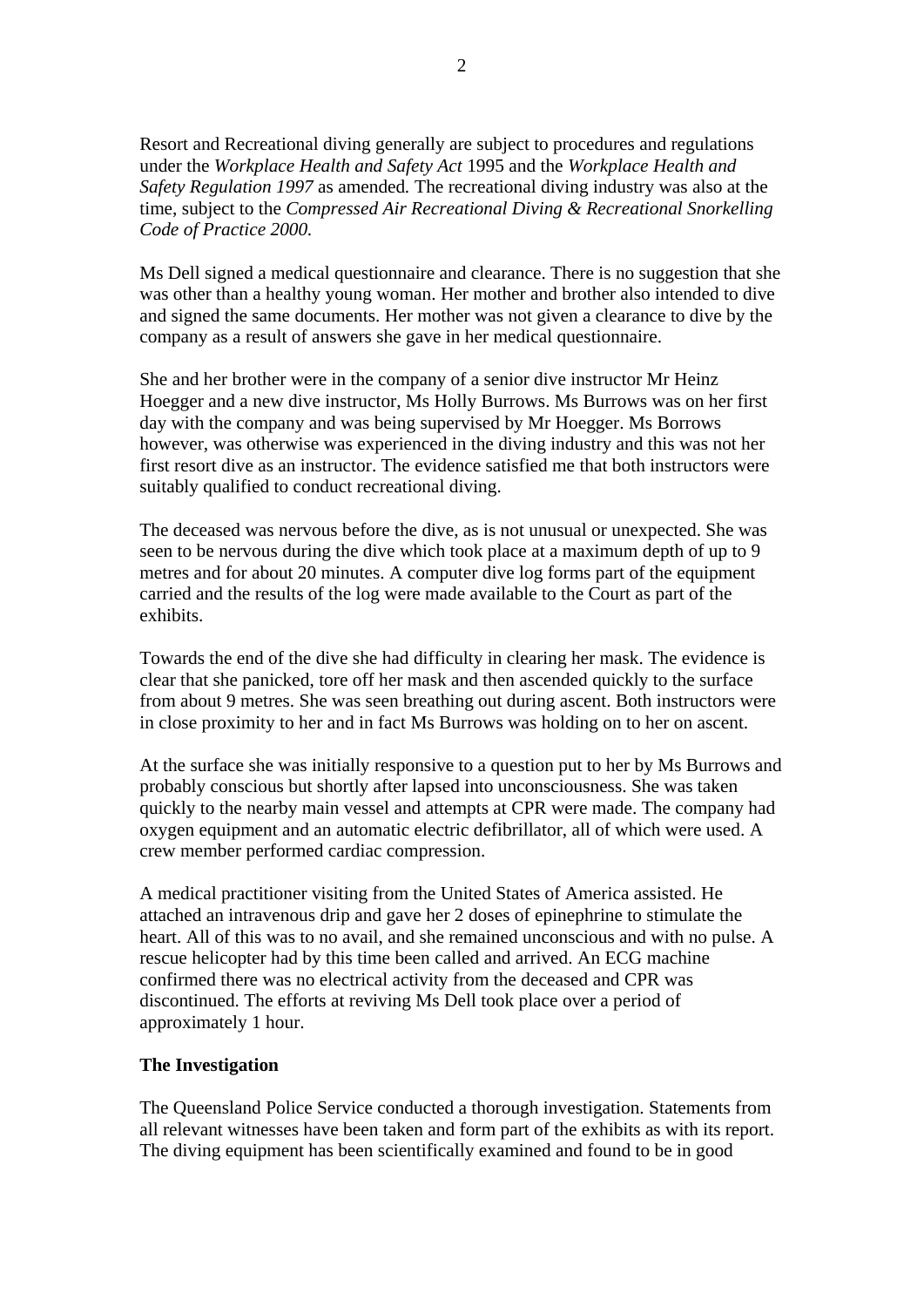working order. The compressed air in the tank was suitable. The actions of staff were prompt and showed proper rescue procedures were in place and were carried out.

The Division of Work Place Health and Safety have also conducted an investigation and have concluded that no charges under their legislation should be laid. Their report is an exhibit to the inquest. The company procedures and activities on that day were on the face of it in accordance with the Recreational Diving regulations and the Code of Practice.

These are all factual issues which are relatively uncontroversial. The evidence heard at the inquest did not alter those factual issues and those are general findings I can and do make.

## **Other Issues**

The substantial issues for determination at the inquest were the cause of death and as to a number of concerns raised by the family of Ms Dell. The family, who reside in the United States of America, were not legally represented or present at the inquest however their issues were raised in correspondence sent to the Coroner by their lawyers in Queensland. The contents of that letter and their concerns were specifically recorded at preliminary direction hearings conducted by the court. The family were advised of the inquest hearing and have been provided with transcripts of the preliminary direction hearings. I will direct that they be provided with a transcript of the remainder of the inquest and of these findings. The American Consul in Sydney has been kept informed of the progress of the matter.

The concerns of the family principally related to whether proper safety instructions and training for the dive were given and as to whether Ms Dell was given adequate supervision. I will discuss those concerns and any findings I can make in the context of these proceedings later in this decision.

I also needed to consider whether any recommendations should be made which could prevent the occurrence of similar circumstances. This was important in the light of the issues raised by the family and in the general context of the recreational diving industry and in particular the procedures relating to resort diving. It is known that there have been a number of tourist and recreational diving and snorkelling deaths in North Queensland in recent years and it may be important in that context.

## **Cause of death**

One specific issue which was the subject of my further enquiries was the cause of death.

An autopsy examination by Dr Maxwell Stewart, a specialist general pathologist, followed by toxicology and histology examination, resulted in a finding by him that the cause of death could not be determined but he suspected natural causes.

All witness statements and medical reports were then forwarded by the Coroner at the time to Dr Charles Mitchell, a respiratory physician. He provided a report and was of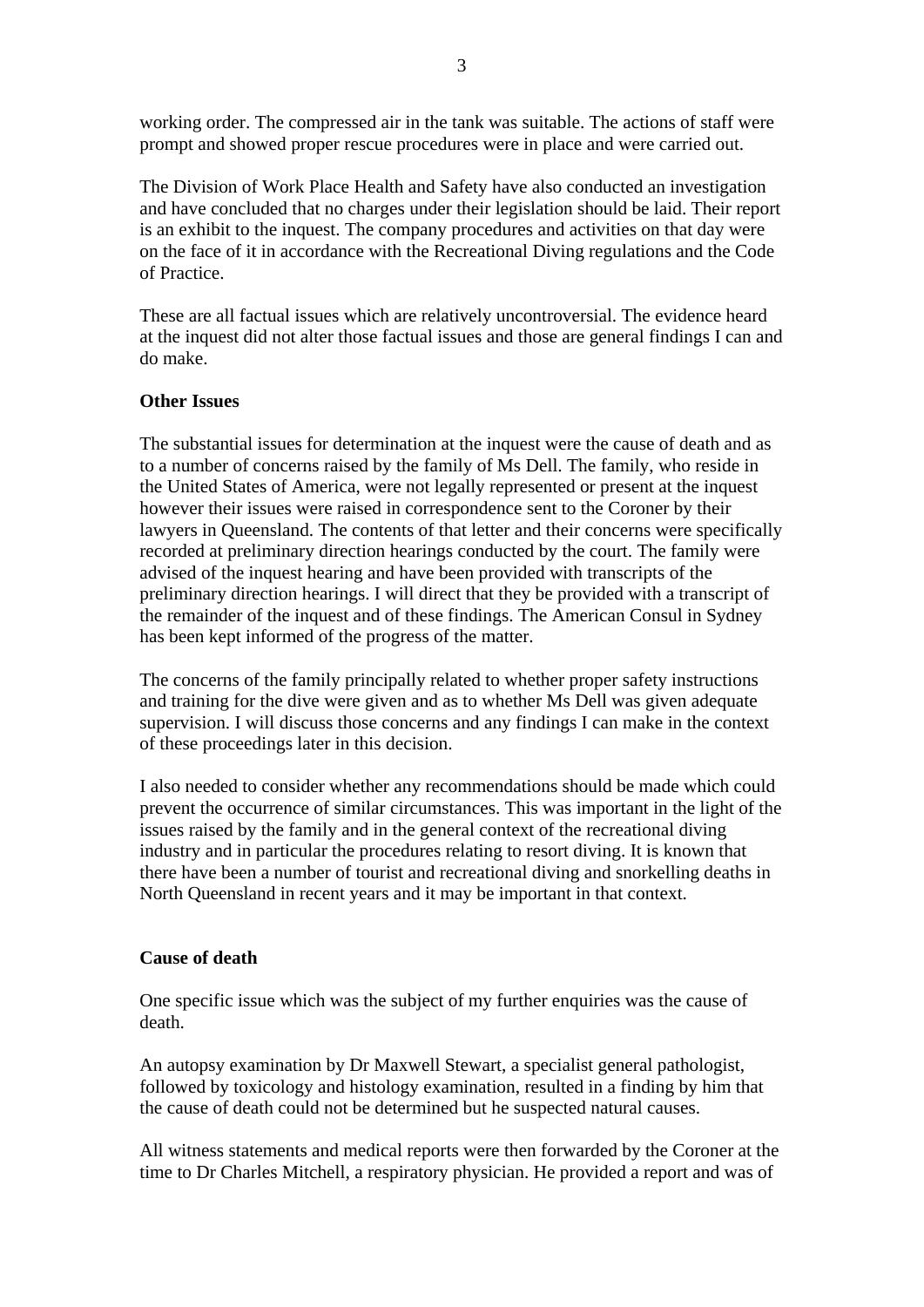the opinion that it was unlikely that natural causes resulted in her death. There was evidence of some salt water aspiration but initially he considered that this would have been insufficient to result in her death from drowning. He suggested a subsequent event such as reflex laryngospasm occurred which, combined with the salt water aspiration, caused sufficient hypoxia (loss of oxygen), to result in cardiac and cerebral seizures. This could have in turn significantly affected ventilation and hence gas exchange and further contributed to hypoxia.

In layman terms water in the lungs can cause a cut off in the oxygen supply to essential organs such as the brain and the heart but in this case he did not consider this to be enough to cause death. What can happen is that as a result of water entering through the mouth a natural reflex causes the vocal chords to go into spasm to block entry of the water. This spasm in itself causes further loss of oxygen because the airways are blocked. The loss of oxygen can stop stimulation to the heart and a consequent seizure can occur either to the heart or to the brain. There is then a low presence of oxygen and a high presence of carbon dioxide (this refers to the reference in Dr Mitchell's report relating to ventilation and gas exchange).

Subsequently I provided copies of all relevant medical and other material to Dr Stewart, Dr Mitchell and Professor Tony Ansford. Professor Ansford had made some comments on the histology findings and had determined that it did not assist in determining the mechanism or cause of death.

During the course of considering the material before me it was considered that apart from natural causes (such as a heart attack), and drowning or laryngospasm, the issue of pulmonary barotrauma as a cause of death was also a distinct possibility. I asked each of the medical experts to consider all the available evidence and to also consider whether pulmonary barotrauma was a possible cause of death.

The greatest danger of pulmonary overpressure is at shallow depths because of the application of Boyle's Law which states that with the temperature constant the volume of a gas is inversely proportional to the pressure. I a diving context, air in the lungs expands in volume as pressure decreases as you approach the surface. At a certain point the expanding air can be forced in bubbles across the alveolar membrane into the pulmonary capillaries. This arterial gas embolism can continue into the vessels consisting of the coronary arteries causing cardio pulmonary arrest and/or to the arteries connecting to the brain causing cerebral artery gas embolism (CAGE). Symptoms include sudden unconsciousness and seizures.

Each of the medical experts referred to above gave evidence at the inquest. Although their individual opinion had to some extent now changed from their initial opinions, that evidence was most helpful and as a result I am confidently able to make a finding as to the cause of death being from pulmonary barotrauma.

Dr Charles Mitchell is a respiratory physician. He was provided with reports and documents only and did not physically examine the body or other samples taken for examination. His initial findings are referred to above and are contained in his report (exhibit 25). In his evidence he was particularly concerned with the Xray report (exhibit 22) which showed opacification of the lungs consistent with inhaled fluid. He now formed the view that the cause of death was likely to be drowning with or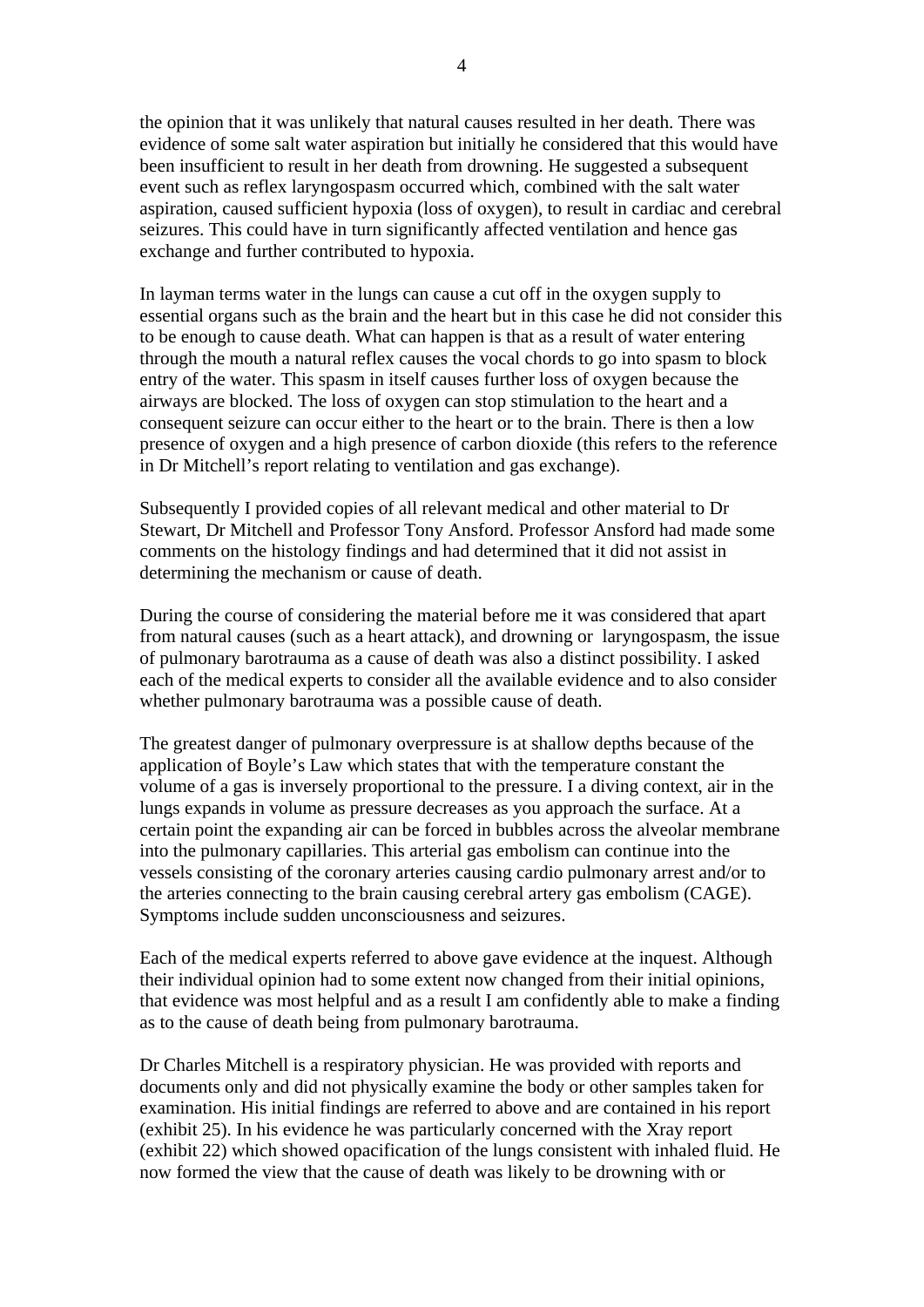without laryngospasm. He did not see much room for it to be a pressure injury and barotrauma was an incidental finding and not the major cause.

Dr Stewart is a General Pathologist who performed the autopsy and prepared the autopsy report (exhibit 21). Of significance to him now is the evidence of surgical emphysema as picked up by the XRay. He was of the opinion that the existence of the emphysema was consistent with a barotrauma caused by a rapid ascent but also conceded it could be caused by someone who had cardio pulmonary resuscitation for nearly an hour, as occurred here. He was of the view that drowning was unlikely on the basis she was conscious when she reached the surface. The rapid loss of consciousness was consistent with a cerebral artery gas embolism(CAGE) caused by a pulmonary barotrauma. This occurs when as Dr Stewart explains as follows at page 71 of the transcript: *there has been some gas get into her circulatory system and some gas bubbles have got into her cerebral circulation and then blocked off a particular part, causing her a loss of consciousness, and that to me would fit in with a sequence of events, someone making a rapid ascent, that occurring but being conscious and it took some time for those gas emboli to go to a vital structure somewhere in her brain.*" After reviewing all of the information now available, including Xrays and where it has been shown that Ms Dell made a rapid ascent from about 9 metres he was of the view that the cause of death was pulmonary barotrauma.

Professor Ansford also gave evidence. He is a specialist pathologist and was asked by Dr Stewart to review the slides taken for histological examination (exhibit 24 is the report). There was nothing specific in the slides which then assisted him in determining the mechanism or cause of death.

Professor Ansford reviewed all of the material at my request. He also referred to a publication by the Royal College of Pathologists of Australasia called "*Guideline-Autopsy and the Investigation of Scuba Diving Fatalities"* and which is dated 25 July 2003. He also referred to an article obtained over the internet by him and written by a physician describing pulmonary barotrauma in partly lay terms. These documents were provided to me and form Exhibit 26. He noted there were 4 major criteria and 5 minor criteria which were indicators of death from pulmonary barotrauma. Of those criteria he reported that the following were evident in this case:

## Major Criteria

- *History of a rapid ascent followed by a loss of consciousness.* (This was clearly established on the facts.)
- *Mediastinal or subcutaneous emphysema limited to the peri-thoracic area and/or pneumothorax.* (The X-ray report noted surgical emphysema surrounding the heart and extending into the mediastinum and up into the soft tissues of the neck.)

#### Minor Criteria

- *Low air or panic situation*
- *Student or novice diver*
- *Dive computer evidence of a rapid ascent*
- *Other evidence of barotrauma, subcutaneous emphysema or pneumothorax*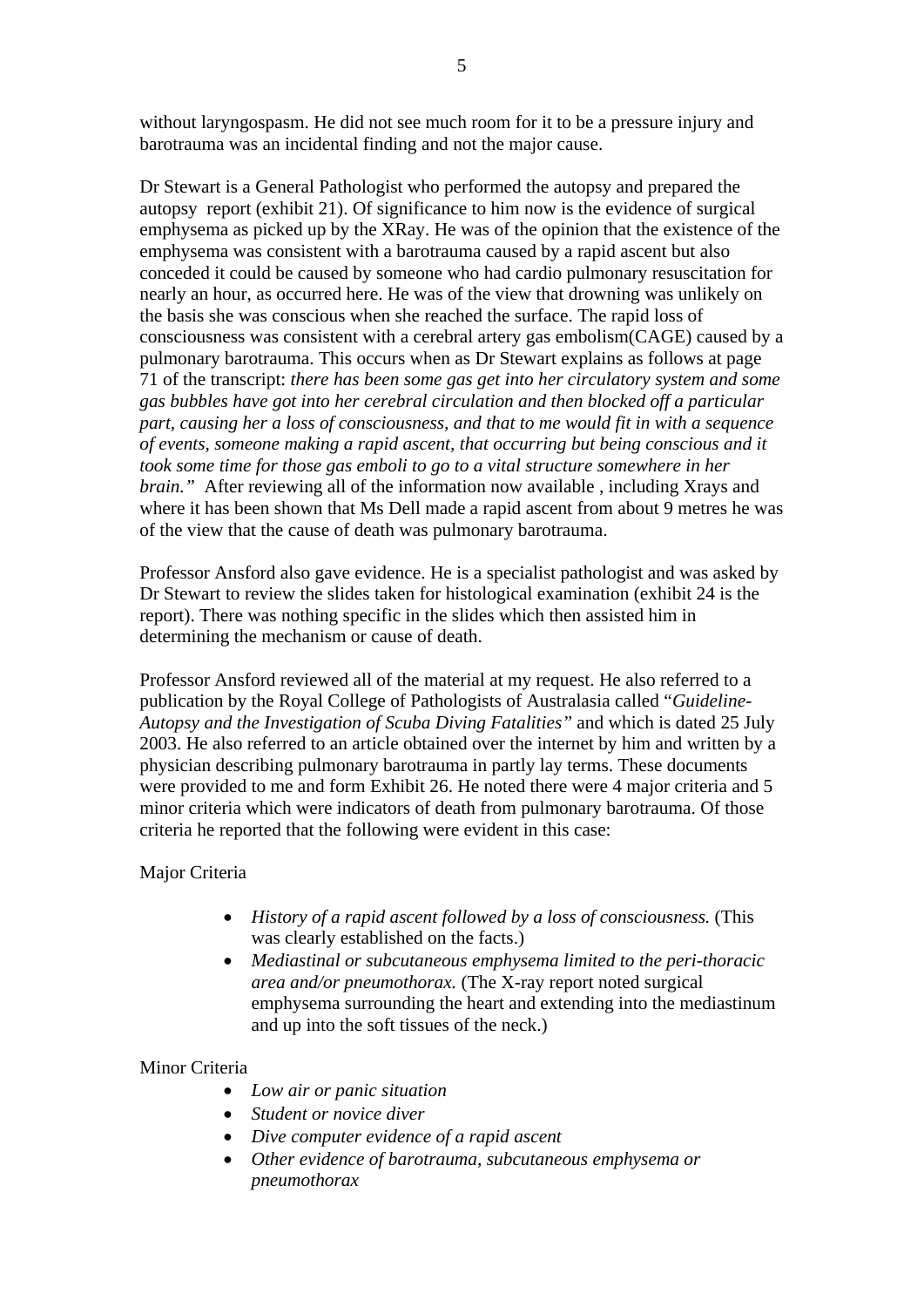Professor Ansford was now of the opinion that Ms Dell's death was as a result of pulmonary barotrauma due to or as a consequence of a scuba diving accident. He was unable to speculate on whether cerebral artery gas embolism (CAGE) was present. He was able to exclude drowning.

On the basis of the evidence of the 3 medical experts I have formed a clear view that I should accept the evidence of Dr Stewart and Professor Ansford and that the cause of death was due to pulmonary barotrauma. due to or as a consequence of pulmonary barotrauma.

## **Other Issues – concerns of the family**

The concerns of the family were noted in this matter and related specifically to whether proper safety instructions and training for the dive were given, and as to whether Ms Dell was given adequate supervision.

## **Supervision**

On the issue of supervision, I have had regard to the statements tendered in this matter and the evidence of Ms Holly Burrows and Mr Heinz Hoegger. I also had the advantage of viewing a video of a portion of the dive. If you do not take into account Mr Hoegger (who was there as a supervisor for Ms Burrows) then there was one instructor for 2 resort divers, which was well under the ratio provided for in the Regulations and the Code (ratio of 1:4).

In any event the statements, oral evidence and the video show that Ms Burrows was in close contact to Ms Dell and her brother. Throughout the dive Ms Dell either had hold of Ms Burrows hand or Ms Burrows was holding on to her tank or other part of the equipment. At the time that Ms Dell was having trouble clearing her mask, Ms Burrows was by her side and giving her attention and helping her to clear her mask. When Ms Dell started her rapid ascent, Ms Burrows was holding on to Ms Dell in an attempt to slow her ascent. She was with her when she surfaced. All of the evidence, which is uncontroversial and substantially corroborated, shows that Ms Dell was under close supervision by Ms Burrows at all times throughout the dive. There was very little more that Ms Burrows could have done when Ms Dell apparently panicked and dashed to the surface other than to go with her and try to slow the ascent.

# **Training**

An examination of the training materials for resort divers used by the company (and presumably by the instructors on the day) complied with the regulations and policy and the PADI guidelines (exhibit 28 is the flipchart used). The physical diving course itself complied with the Code of Conduct and policy.

On the issue of training I make the following comments. There was some attempt at the inquest to lead evidence of the number of dives conducted in Queensland each year and the number of deaths which had occurred. These figures were not verified but I can accept that the number of dives would be in the hundreds of thousands and according to Mr Coxon, an experienced diver and inspector with Workplace, Health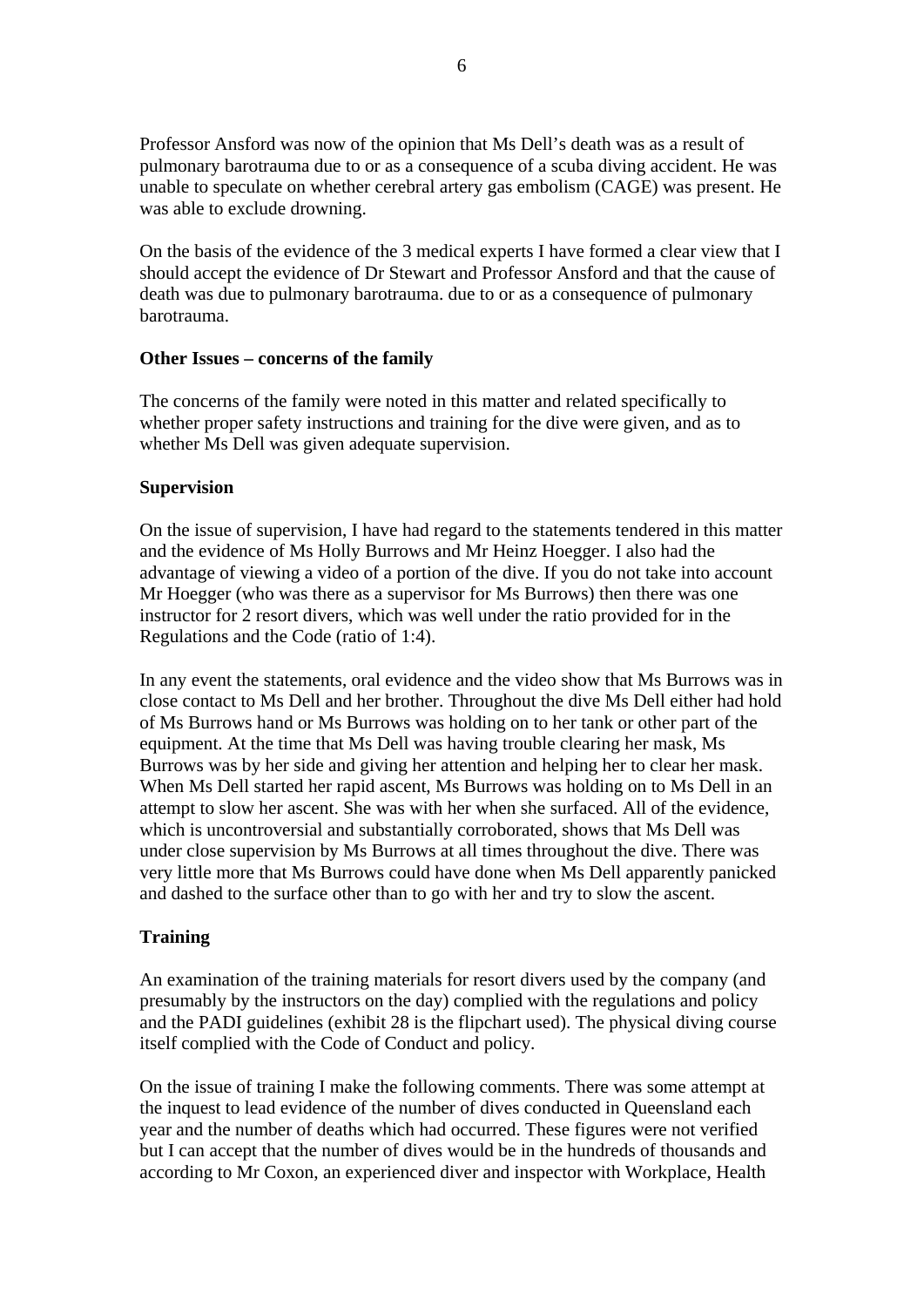and Safety, there have been 7 deaths recorded since the early 1990's. One death, if it can be prevented, is of course one too many. It would however have to be accepted that statistically, whatever the precise figure, it is not a high percentage ratio of deaths to total number of resort dives.

It should also be accepted that the State of Queensland has in place comprehensive regulations and policies concerning the operation of recreational diving. Nethertheless, despite what appears to be an adherence to those regulations and procedures a tragic death of a young healthy woman has occurred. The family understandably wants to know why?

Both the 2000 Code of Practice and the 2005 version notes the risks associated with diving to include barotrauma from a rapid ascent when a diver does not exhale sufficiently, as a cause of injury and death. It notes that studies have implicated panic as a contributor to many recreational diving deaths. Resort or novice divers quite obviously would be more vulnerable to panic.

To absolutely prevent a death from a resort dive would mean banning them altogether. That is not indicated as a feasible proposition. Mr Christopher Coxon is an experienced inspector having been involved in the diving industry, for a number of years. Of the deaths he had knowledge about, he clearly was able to indicate that in most of those cases improper or lack of supervision was a common linking factor. Two of those instances involved a panicked ascent to the surface. In this case, supervision was not an issue. He was satisfied that the training program for resort divers, on the face of it, was adequate and in accordance with the policy and guidelines. His view as to recommendations to avoid a reoccurrence was to advise the industry to strictly, zealously and conservatively abide by the published standards.

Specifically in this case is the issue of training of the divers and the assessment of the instructors as to the competency of the diver to carry out the instructions safely. I have no doubt that during the course of preparations to dive that the issue of air pressure and the importance of breathing out on ascent were referred to. They are mentioned on the flip charts used in the training and are referred to in the Code.

Joshua Dell, in his statement says that neither he nor his sister, were instructed not to bolt to the surface if anything should occur underwater. I note that the flip charts, under the heading of "**Ascents"** refers to the importance of "*breathing continuously and never holding your breath and ascending no faster than instructor"*. This is, in my view, somewhat different to advising novice divers of the dangers of ascending too quickly even if you expel your breath on ascent. The training materials could easily reinforce the dangers associated with rapid ascents and should be amended to include an appropriate reference to this.

For a person to participate on a resort dive they have to show to an instructor that they can complete a number of basic competencies, specifically mask clearing and removing and replacing the regulator. This is to be taught both by way of instructional material as seen on the flip chart, and practically in a controlled water environment where they can easily keep their heads clear of the water. All of the indications are that Ms Dell was able to do complete those tasks.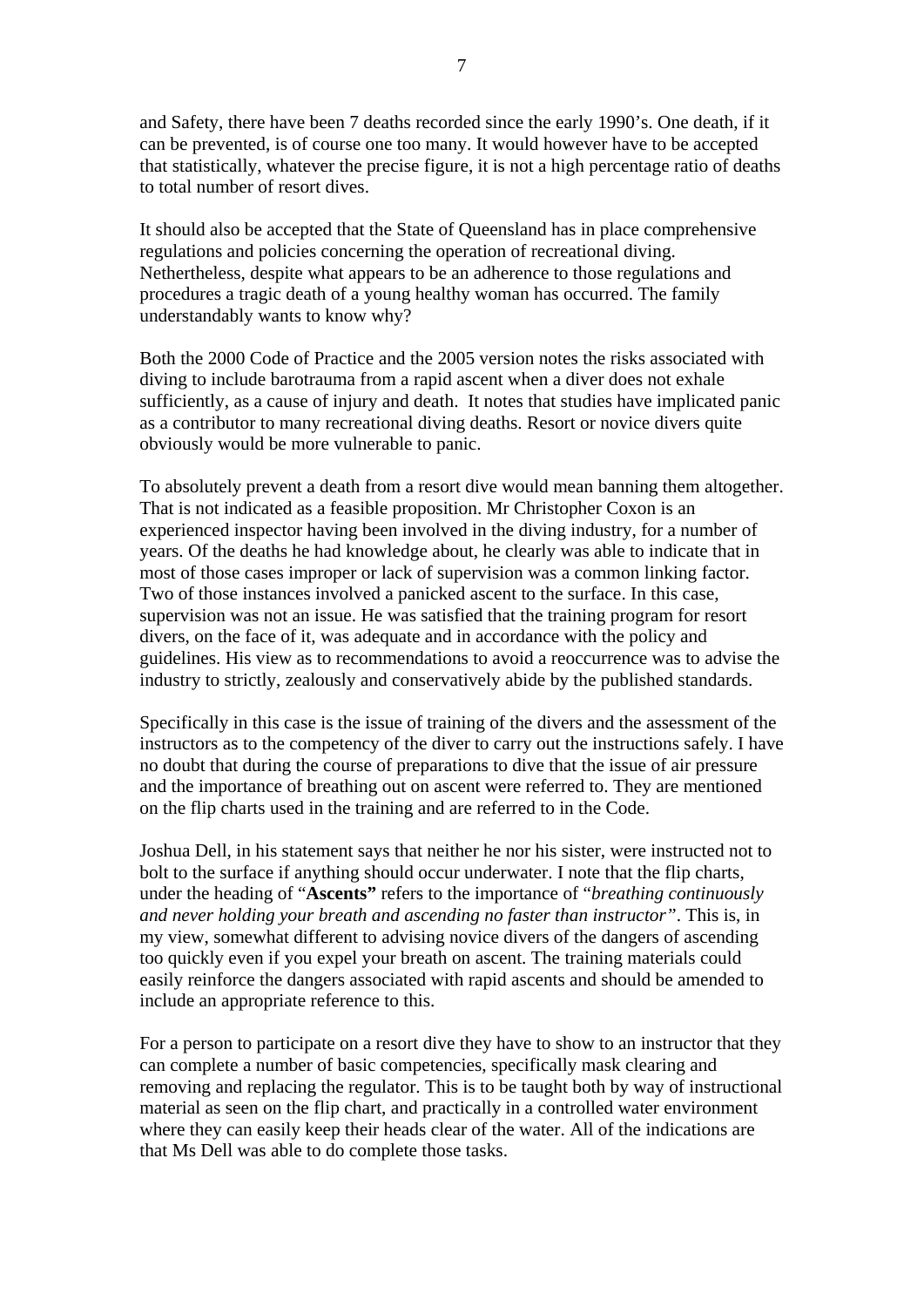The difficulty is that where a novice diver panics, those lessons may easily be forgotten or not displayed. The 2000 Code, specifically at 2.4, and under the heading Panic, notes that inadequate instruction and training of divers is a factor which can play a role in the development of panic. It describes virtually what happened to Ms Dell when it says *"As panic develops, anxiety increases and a diver reduces his or her capacity to think rationally and may focus on only one act or goal while forgetting about other important requirements. For instance, a panicky diver might focus on reaching the surface but forget to exhale during ascent."*

#### It further states as follows:

*Effective explanation and training in relation to all relevant aspects of diving can help minimise the likelihood of panic…………While the person displaying anxiety and lack of confidence may be readily noticed and can be more thoroughly trained, more carefully monitored, given more assistance or advised not to dive…………* 

In this case it should be said that Ms Dell was clearly a nervous first time diver. Joshua Dell says she was nervous before the dive session and that Ms Burrows acknowledged this and she would guide her down, and if she was too nervous she did not have to descend. Ms Burrows said she was *"an average nervous. She asked me questions, she was unsure that she was able to do it but she wanted to do it and you know she gave every effort to try and she did."* 

Whilst underwater the video shows Ms Dell to be passive, holding on to her regulator, and barely using her legs for propulsion. She was holding on the Ms Burrows hand. She clearly showed the outward signs of being a nervous diver. The video cuts out but the uncontroverted evidence is that when it came to a situation where she had to clear her mask, she was unable to carry out that task. Panic then set in and the rapid ascent occurred, resulting in her death. She may have been breathing out, but clearly not sufficiently to expel all or enough air to cause barotrauma. The evidence is that barotrauma can occur in as little as 2 metres of water let alone 9 metres.

In hindsight it has to be said that Ms Dell was not at that time, and with the level of training she had received, able to control herself in a panic situation. With hindsight she should have been advised not to dive or not allowed to dive or given more training.

This in the end has to be seen from the benefit of hindsight. There is no evidence, apart from the apparent nervousness of Ms Dell, that would indicate that this tragic event would occur. Certainly there is no suggestion that any person should be charged over her death on the basis of criminal negligence.

If I can say one thing about the Code of Practice 2000, it does not emphasise the importance of instructors to take the perhaps difficult task of not only advising a diver to not to dive but in fact prohibiting a diver to dive.

Of some further concern, is that from my reading, the 2005 Code of Practice is silent on these issues altogether. The emphasis on the adequacy of training and instruction contained in the 2000 Code is not mentioned in the new Code. This does appear to be a deficiency.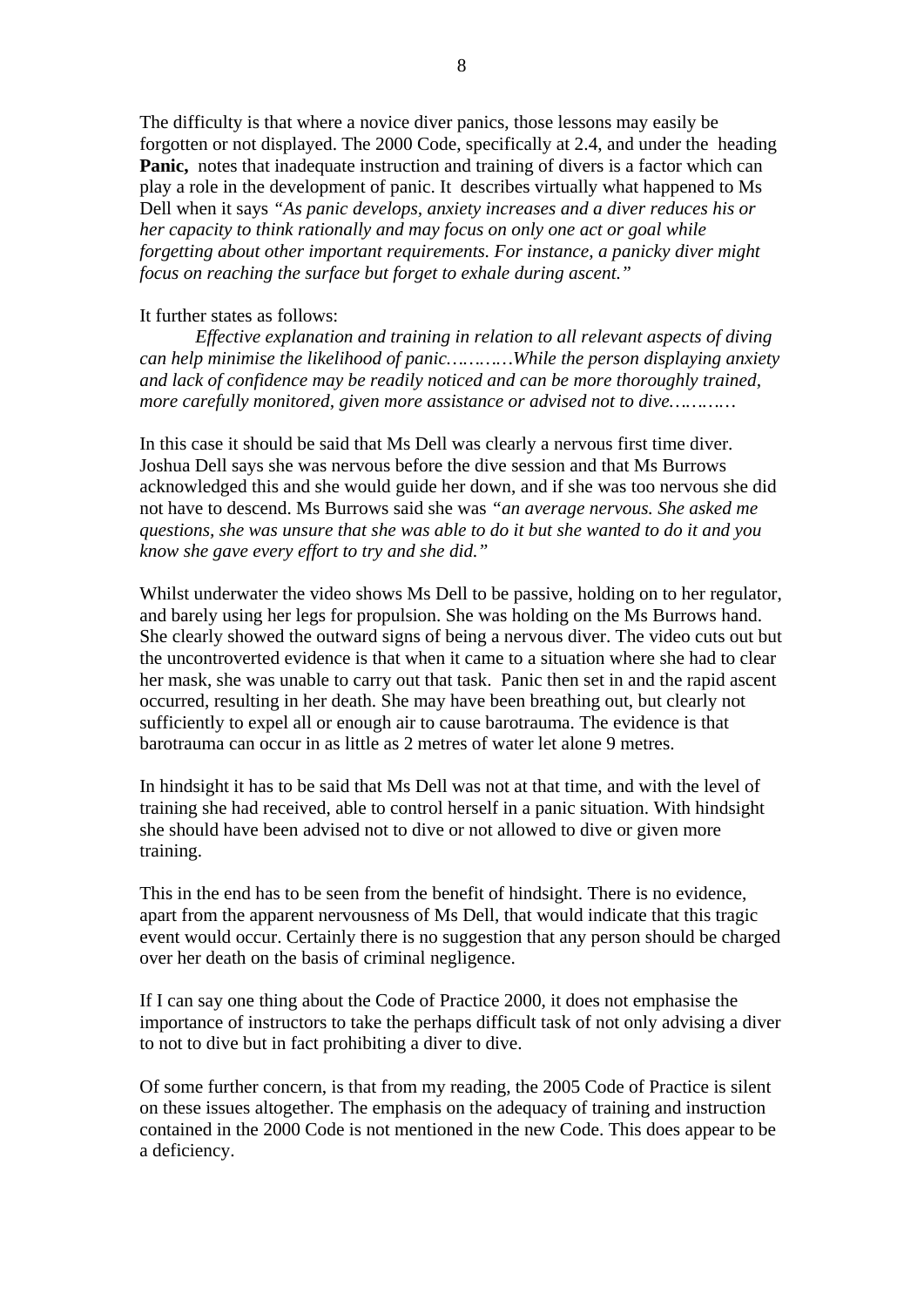A conservative approach as to whether Ms Dell should have been allowed to dive may have prevented this tragedy. I can only hope that the rather uninterested attitude seen from Mr Hoegger in his evidence, when questioned as to what steps he had taken to reviewing policies and procedures, to ensuring best practices are adopted, to learn from this tragic death, is not that adopted by the operating company or the industry in general.

In the words used by Mr Coxon commercial operators should *strictly, zealously and conservatively abide by the published standards.* Further it may be time for the industry to review the guidelines for resort divers to ensure that they are at a best practice standard to minimise the risk of death or injury to participants.

I intend to make a number of recommendations which will be listed below.

# **Formal Findings**

I make the following formal findings:

The identity of the deceased was Maren Lyndsey Dell a female person

She was born on 30 June 1979

Her last known address: 300 East 34<sup>th</sup> Street, Apartment 25H, New York, **USA** 

Her occupation was a Student

The date of death was on 30 May 2003

The place of Death was at Agincourt Reef, Great Barrier Reef, Far North **Oueensland** 

The cause of death was Pulmonary Barotrauma due to or as a consequence of a scuba diving accident

In relation to the cause and circumstances of the death I find that Ms Dell was a novice diver engaging on a resort dive. At about 2.10 pm on 30 May 2003 the deceased had descended to about 9 metres when water entered her mask. She was unable to clear the water and in a moment of panic she ascended quickly to the surface. She did not expel sufficient air from her lungs to avoid the expanding air volume to cause a pulmonary barotrauma. Although conscious when she got to the surface she soon lapsed into unconsciousness and was unable to be subsequently revived. Her death would have occurred quickly.

On the evidence placed before me, no person should be committed for trial for any of the offences mentioned in s. 24 of the Act.